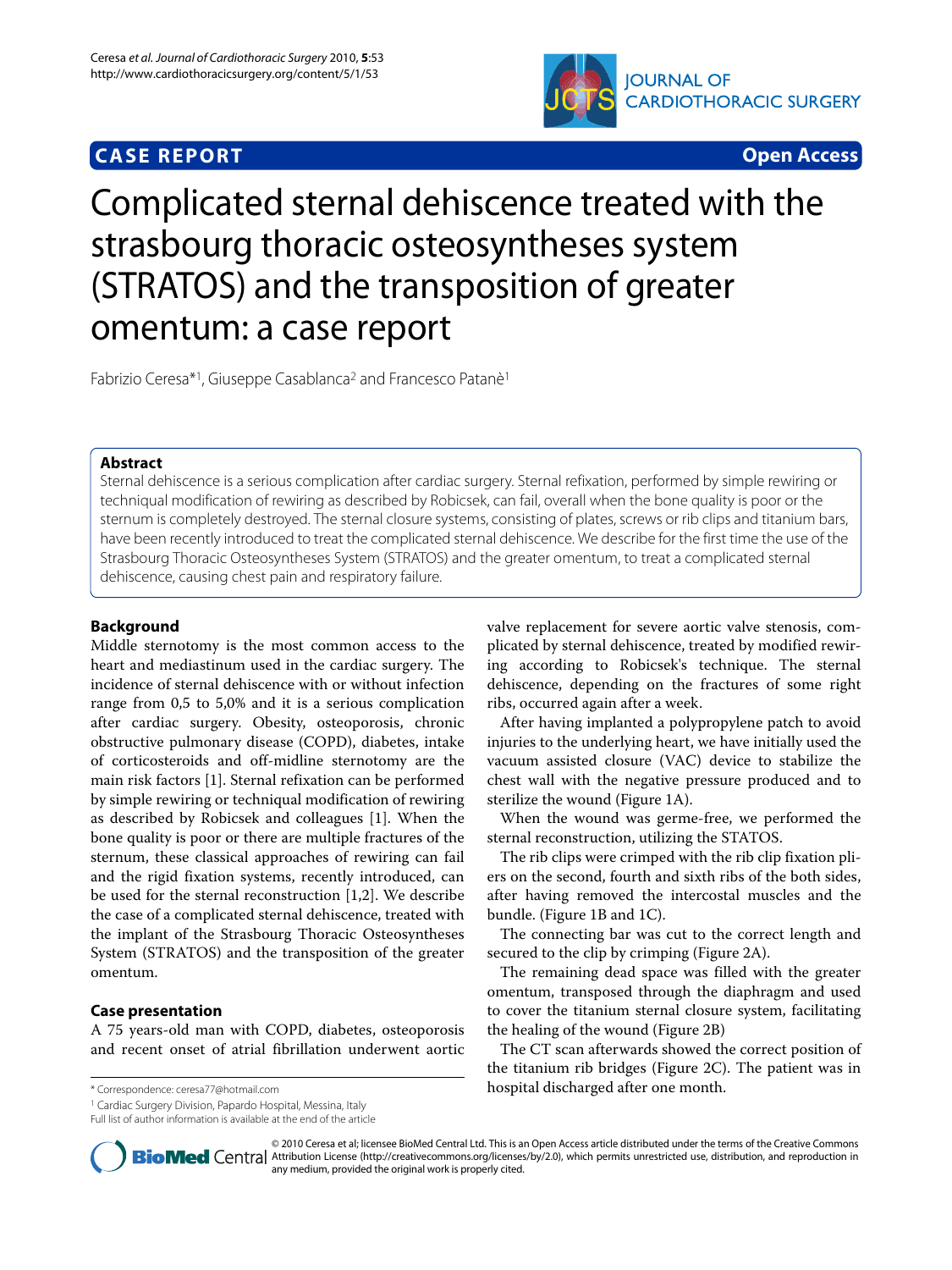<span id="page-1-0"></span>

**Figure 1 The sternal wound is opened and the right half of the sternum is completely destroyed (A)**. The intercostal muscles and the bundle is removed (B). The rib clips are clung to the rib through "small handles" that are crimped with the rib clip fixation pliers (C).

#### **Discussion**

Sternal dehiscence with or without infection is a serious complication after sternotomy and it increases the mortality and morbidity rates [\[1](#page-2-0)].

When the bone is very osteopenic, the classical techniques of rewiring are associated with a high rate of recurrence dehiscence. New approaches of sternal reconstruction, based on the use of orthopaedic, plastic and maxillofacial fixation systems, have been recently introduced. The sternal closure systems, consisting of titanium reconstruction plates, cables and screws, perform a transverse rib-to-rib stabilization without the adhesiolysis of the substernal area, extending the zone of fixation beyond the fractured sternum to the ribs laterally, where the bone quality should be better [[1](#page-2-0),[2\]](#page-2-1).

We have carefully assessed what was the better sternal refixation system to use in our case.

The STATOS has been recently utilized to treat surgically the chest wall deformities as Pectum excavatum, to stabilize the fractures after severe thoracic trauma or to reconstruct the chest wall after removal of a tumoral mass [[3](#page-2-2)].

Each implant consists of two rib clips straight united by a connecting bar. The three different angulations of the rib clips and the adjustable length of connecting bar allow to use this system for any anatomical situations.

<span id="page-1-1"></span>

**Figure 2 The connecting bars are secured to the rib clips, positioned on the second, fourth and sixth ribs (A)**. The greater omentum has been used to cover the STRATOS fixation system (B). Threedimensional computed tomography reconstruction showing the titanium rib bridges maintaining the chest stability (C).

The rib clip is clung to the rib through "small handles", that surround it without compressing the vasculo-nervous bundle. In this way the rib should be weakened less than by the bi-cortical insertion of the screws.

The remaining dead space after sternal reconstruction has been filled with the greater omentum. The use of the greater omentum in the treatment of the mediastinitis and deep sternal wound infection has been described in the literature and its immunological and angiogenetic properties can prevent the further extension of local infection and facilitate the primary closure of the superficial tissues, leading to the healing of the sternal wound [[4\]](#page-2-3).

In conclusion, we purpose the use of STRATOS, covered by the transposition of the greater omentum, to treat the complicated sternal dehiscence after sternotomy, particularly in those cases in which the bone quality is poor and the sternum is completely destroyed. This system is effectiveness in the stabilization of the chest wall, reducing the pain, improving the ventilation and facilitating the quick healing of the wound.

## **Authors Contributions**

Ceresa Fabrizio and Patane Francesco had written the case report. Casablanca Giuseppe had dealt the images. All authors read and approved the final manuscript.

#### **Consent**

Written informed consent was obtained from the patient of this case report and accompanying the images. A copy of written consent is available for the review by the Editor in Chief of this journal

#### **Competing interests**

The authors warrant that no ethical problem or conflicts of interest regarding this paper exist.

#### **Author Details**

<sup>1</sup>Cardiac Surgery Division, Papardo Hospital, Messina, Italy and <sup>2</sup>Thoracic Surgery Division., Papardo Hospital, Messina, Italy